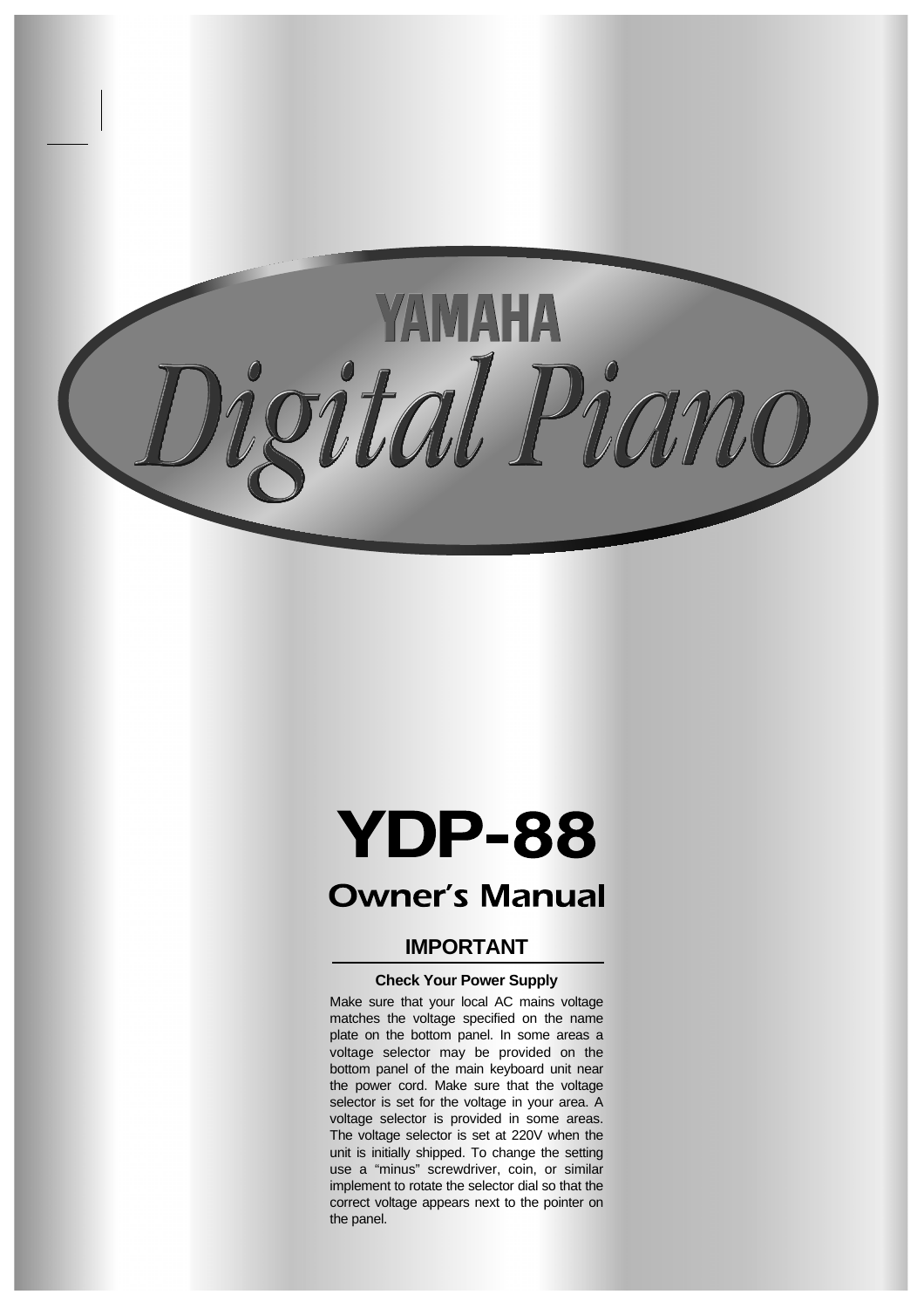Thank you for choosing a Yamaha YDP-88 Digital Piano. Your YDP-88 is a fine musical instrument that employs advanced Yamaha music technology. With the proper care, your YDP-88 will give you many years of musical pleasure.

- Yamaha's AWM (Advanced Wave Memory) tone generator system offers rich, realistic voices.
- Touch-sensitive keys provide extensive expressive control and outstanding playability.
- Dual play mode allows 2 voices to be played simultaneously.
- Metronome feature with variable tempo facilitates practice.
- Record and play back anything you play on the keyboard (up to approximately 1,300 notes).

In order to make the most of your YDP-88's performance potential and features, we urge you to read this Owner's Manual thoroughly, and keep it in a safe place for later reference.

# **Taking Care Of Your YDP-88**

Your YDP-88 is a fine musical instrument, and deserves the most careful treatment. Observe the following points and your YDP-88 will sound and look great for many years.

- **1** Never open the case and touch or tamper with the internal circuitry.
- **2** Always turn the POWER switch OFF after use, and cover the keyboard with the dust cover provided.
- **3** Clean the cabinet and keys of your YDP-88 only with a clean, slightly damp cloth. A neutral cleanser may be used if desired. Never use abrasive cleansers, waxes, solvents or chemical dust cloths since these can dull or damage the finish.
- **4** Never place any vinyl products on your YDP-88. Contact with vinyl can cause irreversible damage to the finish.
- **5** Install your YDP-88 in a place that is away from direct sunlight, excessive humidity or heat.
- **6** Never apply excessive force to the controls, connectors or other parts of your YDP-88, and avoid scratching or bumping it with hard objects.
- **7** Make sure that your local AC mains voltage matches the voltage specified on the name plate on the bottom panel. In some areas a voltage selector may be provided on the bottom panel of the main keyboard unit near the power cord. Make sure that the voltage selector is set for the voltage in your area. The voltage selector is set at 220V when the unit is initially shipped. To change the setting use a "minus" screwdriver or similar implement to rotate the selector dial so that the correct voltage appears next to the pointer on the panel.
- **Name Plate Location** The YDP-88 name plate is located on the bottom panel.

## **Contents**

| Playing the Demonstration Tunes 4           |
|---------------------------------------------|
|                                             |
| Adjusting the Balance Between               |
| Shifting a Dual-Mode Voice Up One Octave  5 |
|                                             |
| ● Soft/Sostenuto (Left) Pedal  6            |
|                                             |
|                                             |
|                                             |
|                                             |
|                                             |
|                                             |

| ● Metronome Time Signature  8 |  |
|-------------------------------|--|
|                               |  |
|                               |  |
|                               |  |
|                               |  |
|                               |  |
|                               |  |
| ● Fast Forward Playback  10   |  |
|                               |  |
| <b>Options</b> 11             |  |
|                               |  |
|                               |  |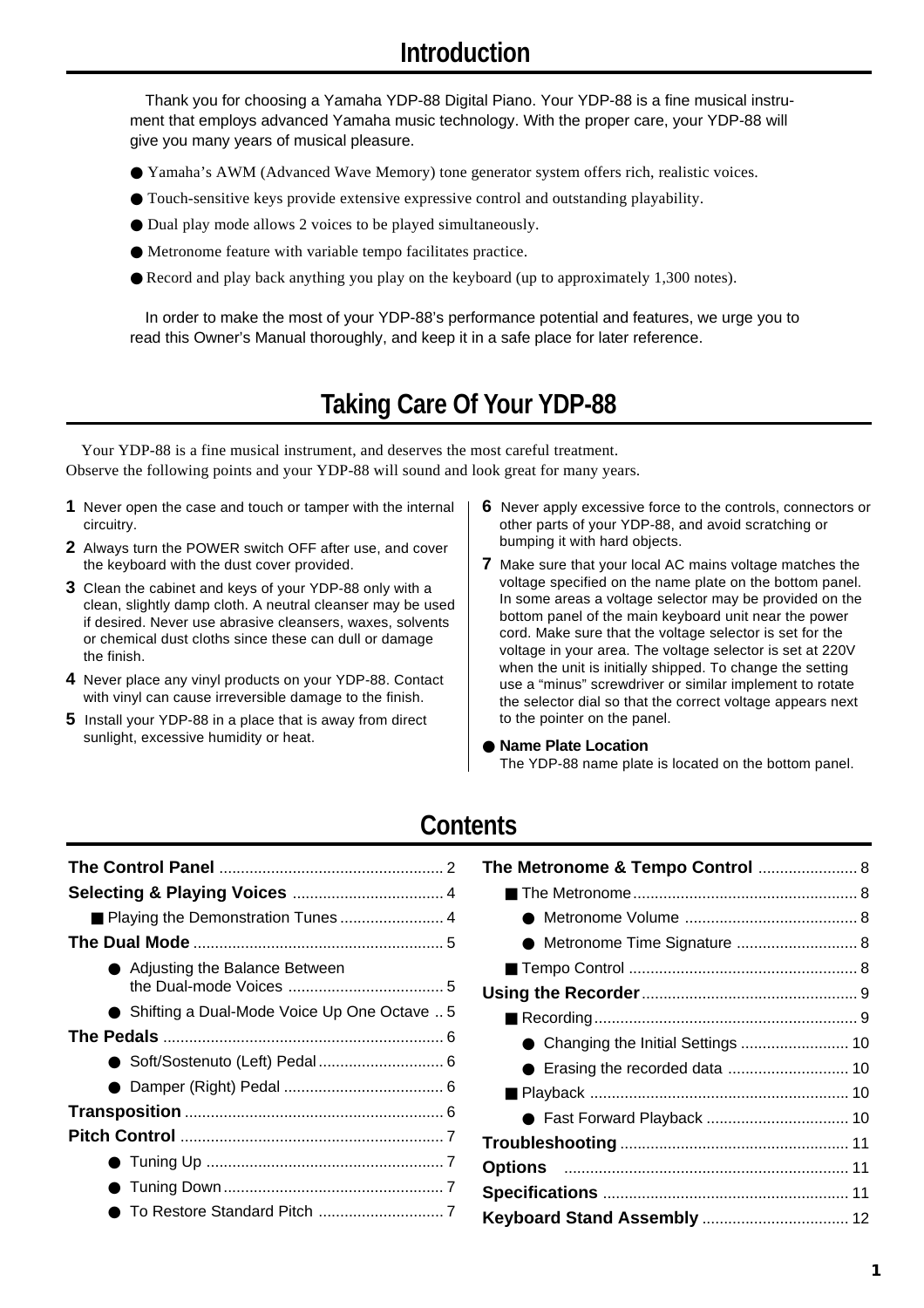

### 1 **[POWER] Switch**

Press the **[POWER]** switch once to turn the power ON, a second time to turn the power OFF. When the power is initially turned ON, the **[PIANO]** voice selector LED will light.

### 2 **[MASTER VOLUME] Control**

The **[MASTER VOLUME]** control adjusts the volume (level) of sound produced by the YDP-88's internal sound system. The **[MASTER VOLUME]** control also adjusts headphone volume when a pair of headphones is plugged into the PHONES jack.

### 3 **[TRANSPOSE] Button**

The **[TRANSPOSE]** button allows access to the YDP-88's TRANSPOSE function (to shift the pitch of the entire keyboard up or down). For details refer to "TRANSPOSITION" on page 6.

### 4 **Voice Selectors**

The YDP-88 has five voice selectors. Simply press any of the voice selectors to select the corresponding voice. The voice selector LED will light to indicate which voice is currently selected.

The YDP-88 also has a DUAL mode in which two voices can be played simultaneously across the full range of the keyboard — see page 5 for details.



**NOTE** • The PIANO voice is automatically selected whenever the **[POWER]** switch is initially turned ON.

### 5 **[METRONOME] Button**

Turns the metronome sound on and off. The **[TEMPO]** control, below, is used to set the tempo of the metronome sound. More precise tempo settings can be achieved by using the **[METRONOME]** button and the YDP-88 keyboard as described on page 8.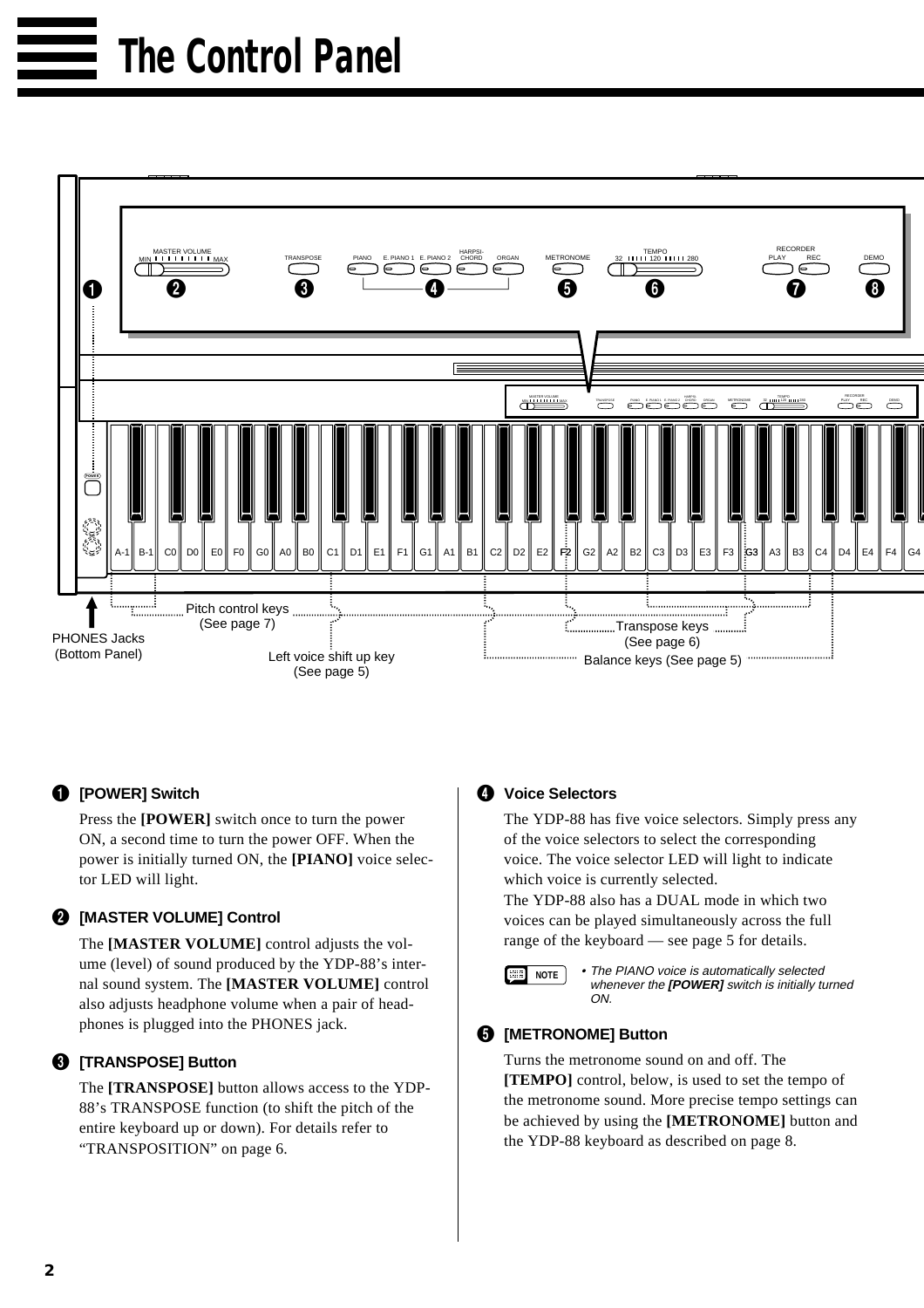

 $\boldsymbol{0}$ ᠳ᠊ Soft/Sostenuto pedal Damper pedal

Right voice shift up key (See page 5)

### 6 **[TEMPO] Control**

This control adjusts the tempo of the YDP-88 metronome function as well as the playback tempo of the recorder function. The tempo range is from 32 to 280 quarter-note beats per minute.

### 7 **RECORDER [PLAY] and [REC] Buttons**

These buttons control the YDP-88 recorder, letting you record and play back just about anything you play on the keyboard — up to a maximum of about 1,300 notes. See page 9 for details.

### 8 **[DEMO] Button**

Activates the demo playback mode in which you can select playback of five pre-programmed demonstration sequences. See page 4 for details.

### 9 **Pedals**

The YDP-88's soft/sostenuto (left) and damper (right) pedals provide a range of expressive control capabilities similar to the pedal functions on an acoustic piano. See page 6 for details.

### ● **The Music Stand**

Insert the music stand pins into the corresponding holes in the YDP-88 top panel.



### ● **PHONES Jacks** (Bottom Panel)

Two pairs of standard pair of headphones can be plugged in here for private practice or late-night playing. The internal speaker system is automatically shut off when a pair of headphones is plugged into either of the PHONES jacks.

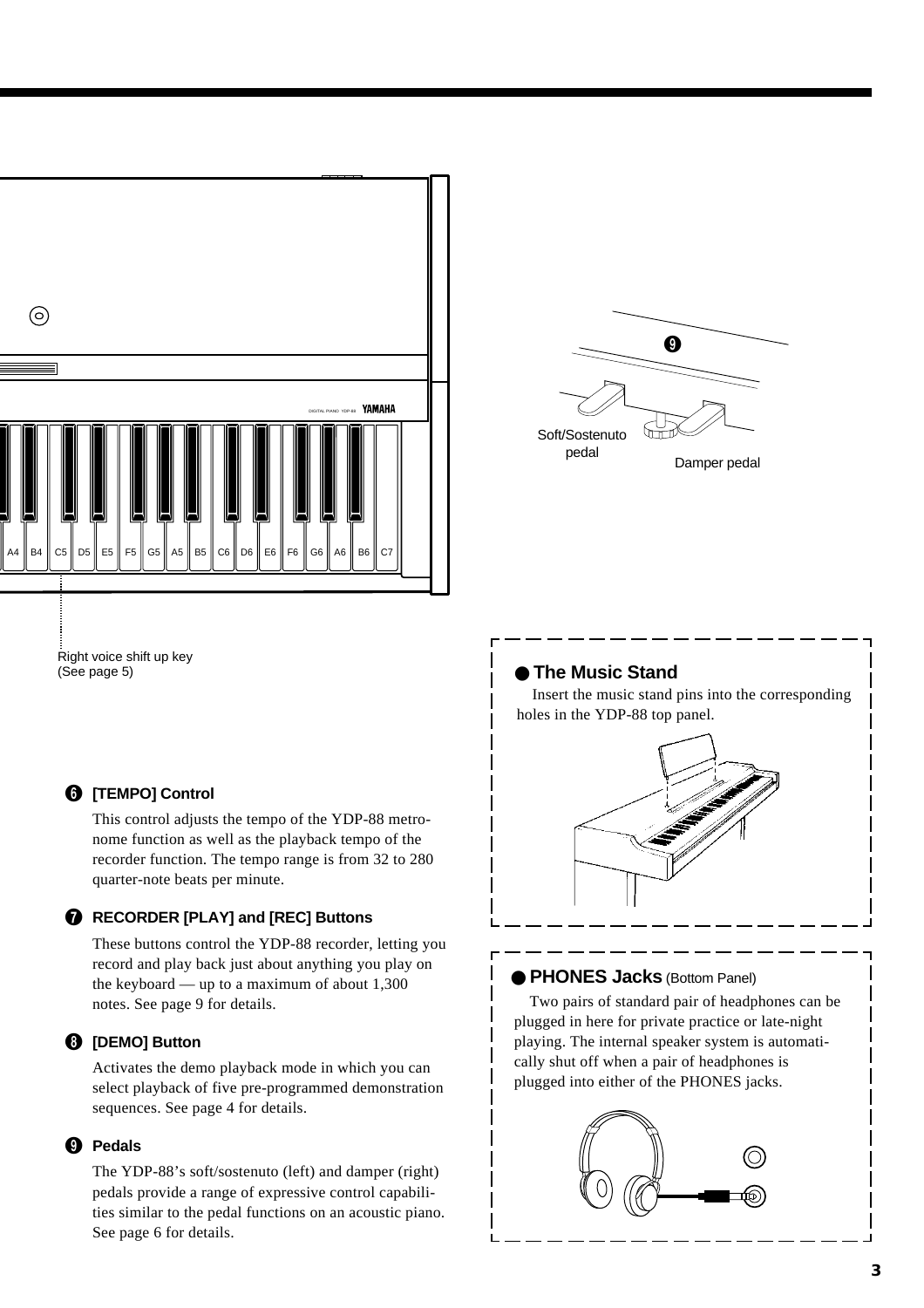# **Selecting & Playing Voices**



**Turn Power On** After making sure that the YDP-88's AC plug is properly inserted into a convenient AC wall outlet, press the **[POWER]** switch located to the left of the keyboard to turn the power ON. (In some areas a plug adaptor may be provided to match the pin configuration of the AC wall outlets in your area.)

When the power is turned ON, the **[PIANO]** voice selector LED will light (the PIANO voice is automatically selected whenever the power is turned ON).

Initially set the **[MASTER VOLUME]** control about half way between the "MIN" and "MAX" settings. Then, when you start playing, re-adjust the [MAS-**TER VOLUME]** control for the most comfortable listening level.

Select the desired voice by pressing one of the voice selectors.

The YDP-88 offers keyboard touch response, so the volume and timbre of notes played can be controlled according to how "hard" you play the keys. The amount of variation available depends on the selected voice.

## **Playing the Demonstration Tunes**

The YDP-88 includes five demo tunes that effectively demonstrate its sound capabilities. Here's how you can select and play the demo tunes:



Press the **[DEMO]** button to engage the demo mode — the voice selectors will flash in sequence.

Press one of the flashing voice selectors to start playback of the corresponding demo tune — featuring the voice normally selected by that voice selector button. The demo tunes will play in sequence until stopped, starting with the selected tune. The voice selector indicator will flash during demo playback.

Use the **[MASTER VOLUME]** control to adjust the volume.

**NOTE** • The **[TEMPO]** control does not affect demo playback.

You can start playback of any other demo tune during playback by simply pressing the corresponding voice selector. Playback will stop and the playbackready mode described in step 2, above, will be re-engaged if you press the voice selector of the demo that is currently playing.

Press the **[DEMO]** button when you want to stop demo playback and return to the normal play mode.

- [PIANO] button: Piano Sonata A major K.V. 331 3rd movement "Turkischer Marsch" by W. A. Mozart
- [E. PIANO 1] button: "Pavane pour une infante défunte" by M. J. Ravel
- [HARPSICHORD] button: "The Harmonious Blacksmith" by G. F. Händel
- [ORGAN] button: Wedding March from "A Midsummer Night Dream" by J. L. F. Mendelssohn
- The demonstartion pieces listed above are short excerpts from the original compositions. The other demo tune is original (© 1994 by YAMAHA CORPORATION).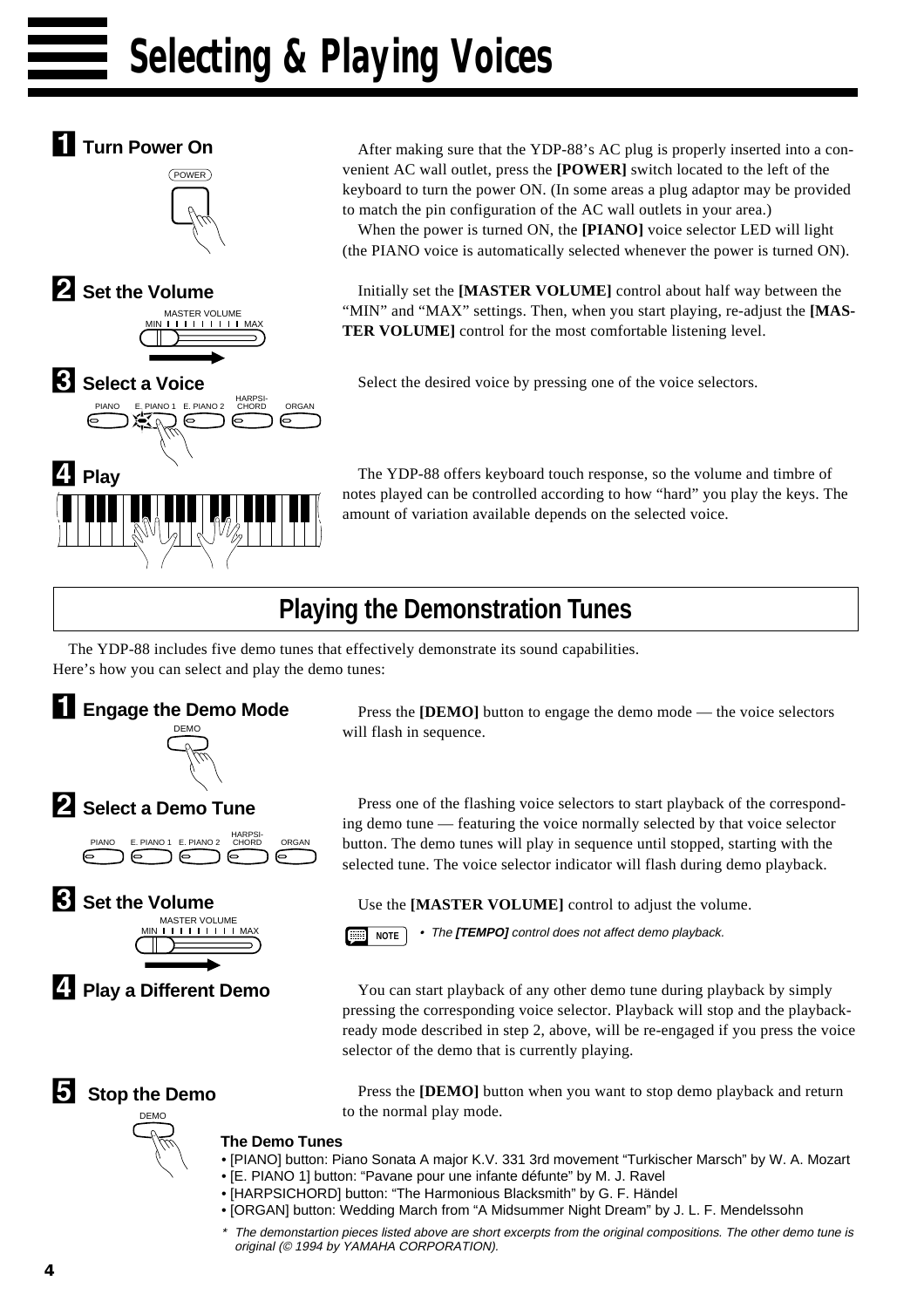The DUAL mode makes it possible to play two voices simultaneously across the entire range of the keyboard. To activate the DUAL mode simply press two voice selectors at the same time (or press one voice selector while holding another). The voice indicators of both selected voices will light when the DUAL mode is active. To return to the normal single-voice play mode, press any single voice selector.

### **Adjusting the Balance Between the Dual-mode Voices**



The volume levels of the two voices combined in the DUAL mode are normally set automatically to produce a pleasing balance (see "Default Settings" below). The balance can be adjusted manually by using the **C2** through **C4** keys on the keyboard while pressing the two voice selectors corresponding to the voices to be combined in the DUAL mode.

The **C3** key produces equal (50:50) balance between the two voices, while keys to the left of **C3** increase the volume of the left voice in relation to the right voice, and keys to the right of **C3** increase the volume of the right voice in relation to the left voice. By "left" and "right" voice we refer to the relative positions of the voice selectors — i.e. in a HARPSICHORD/ORGAN combination HARP-SICHORD is the left voice and ORGAN is the right voice.

### **Default Settings**

| <b>Voice Combinations Balance keys</b> |  |
|----------------------------------------|--|
| PIANO/ORGAN  E2                        |  |
| E. PIANO 1/ORGAN  F2                   |  |
| E. PIANO 2/ORGAN  E2                   |  |
| HARPSICHORD/ORGAN  G2                  |  |

\* All other voice combinations are set to C3 (equal balance).

### **Shifting a Dual-Mode Voice Up One Octave**



Depending on which voices you combine using the DUAL mode, the combination may sound better if one of the voices is shifted up an octave. To shift the right voice, press the **C5** key while pressing the two voice selectors corresponding to the voices to be combined in the DUAL mode. Press **C5** again to shift the voice back to its normal range. Use the **C1** key in the same way to shift the left voice.

All voice combinations are set to the same octave by default.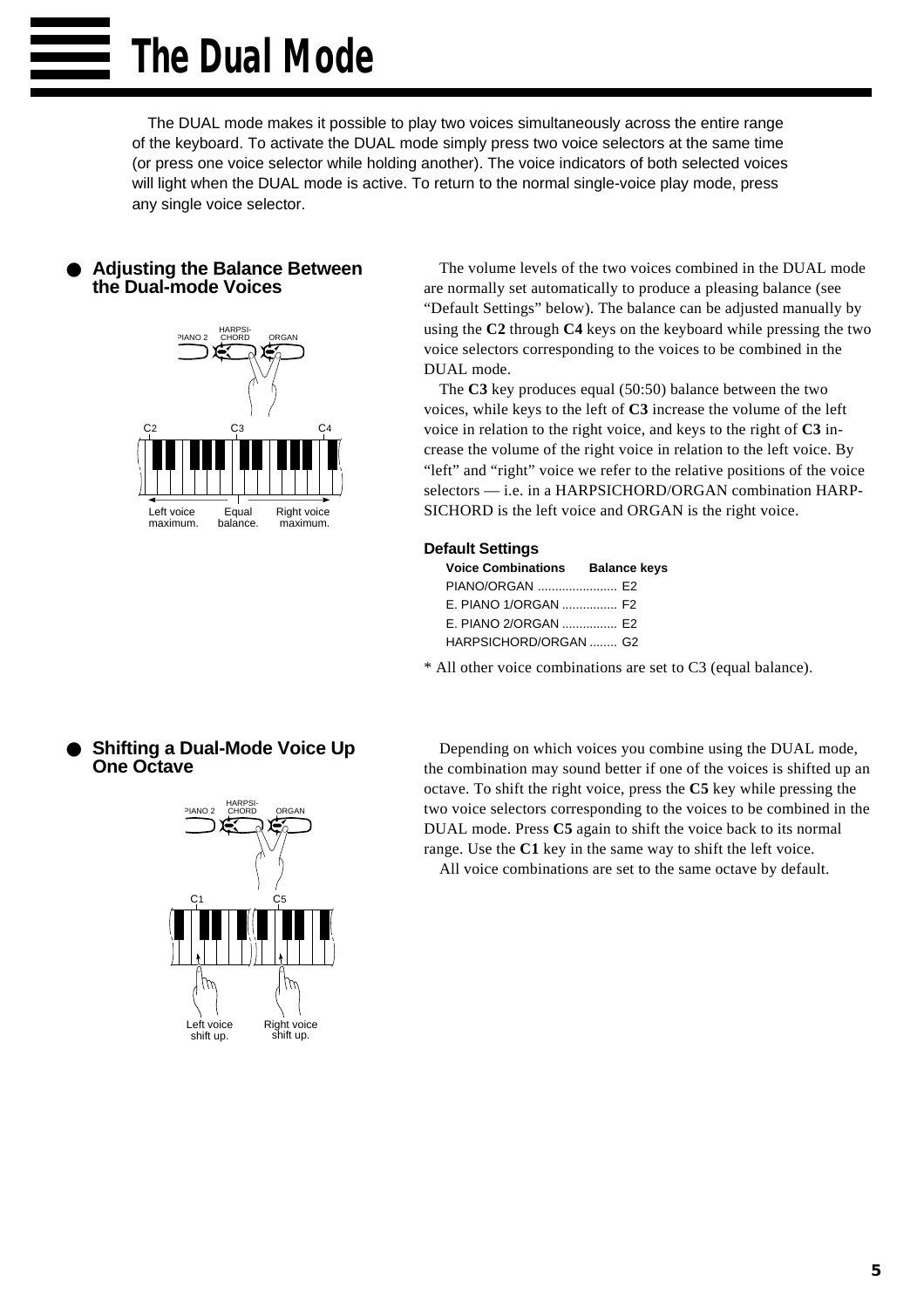The YDP-88 has two foot pedals that produce a range of expressive effects similar to those produced by the pedals on an acoustic piano.

### ● **Soft/Sostenuto (Left) Pedal**



Soft/Sostenuto pedal

**Damper (Right) Pedal** 



# **Transposition**

When the power is turned on the left pedal is set for soft pedal operation. Pressing the soft pedal reduces the volume and slightly changes the timbre of notes played.

The left pedal can be switched to sostenuto operation by pressing the pedal while holding the **[TRANSPOSE]** button. If you play a note or chord on the keyboard and press the sostenuto pedal while the note(s) are held, those notes will be sustained as long as the pedal is held (as if the damper pedal had been pressed) but all subsequently played notes will not be sustained. This makes it possible to sustain a chord, for example, while other notes are played "staccato." You can switch back to soft pedal operation at any time simply by pressing the pedal while holding the **[TRANSPOSE]** button again.

The damper pedal functions in the same way as a damper pedal on an acoustic piano. When the damper pedal is pressed notes played have a long sustain. Releasing the pedal immediately stops (damps) any sustained notes.

The YDP-88's TRANSPOSE function makes it possible to shift the pitch of the entire keyboard up or down in semitone intervals up to a maximum of six semitones. "Transposing" the pitch of the YDP-88 keyboard facilitates playing in difficult key signatures, and you can easily match the pitch of the keyboard to the range of a singer or other instrumentalist.

The **[TRANSPOSE]** button and keys **F**#**2** through **F**#**3** on the keyboard are used for transposition.



- **EXPRESS and hold the <b>[TRANSPOSE]** button.
- **2** Press a key between **F#2** and **F#3** according to the desired amount of transposition.\*
- CRelease the **[TRANSPOSE]** button.
- \* Pressing the **C3** key produces normal keyboard pitch. Pressing the key to the left of **C3** (**B2**) transposes the pitch of the keyboard down a semitone, the next key to the left  $(Bb2)$  transposes down a whole tone (two semitones), etc., down to the **F**#**2** key which transposes down 6 semitones. Upward transposition is accomplished in the same way using the keys to the right of **C3**, up to **F**#**3** which transposes up 6 semitones.



**NOTE** • Notes below and above the A-1 - C7 of the YDP-88 sound one octave higher and lower, respectively.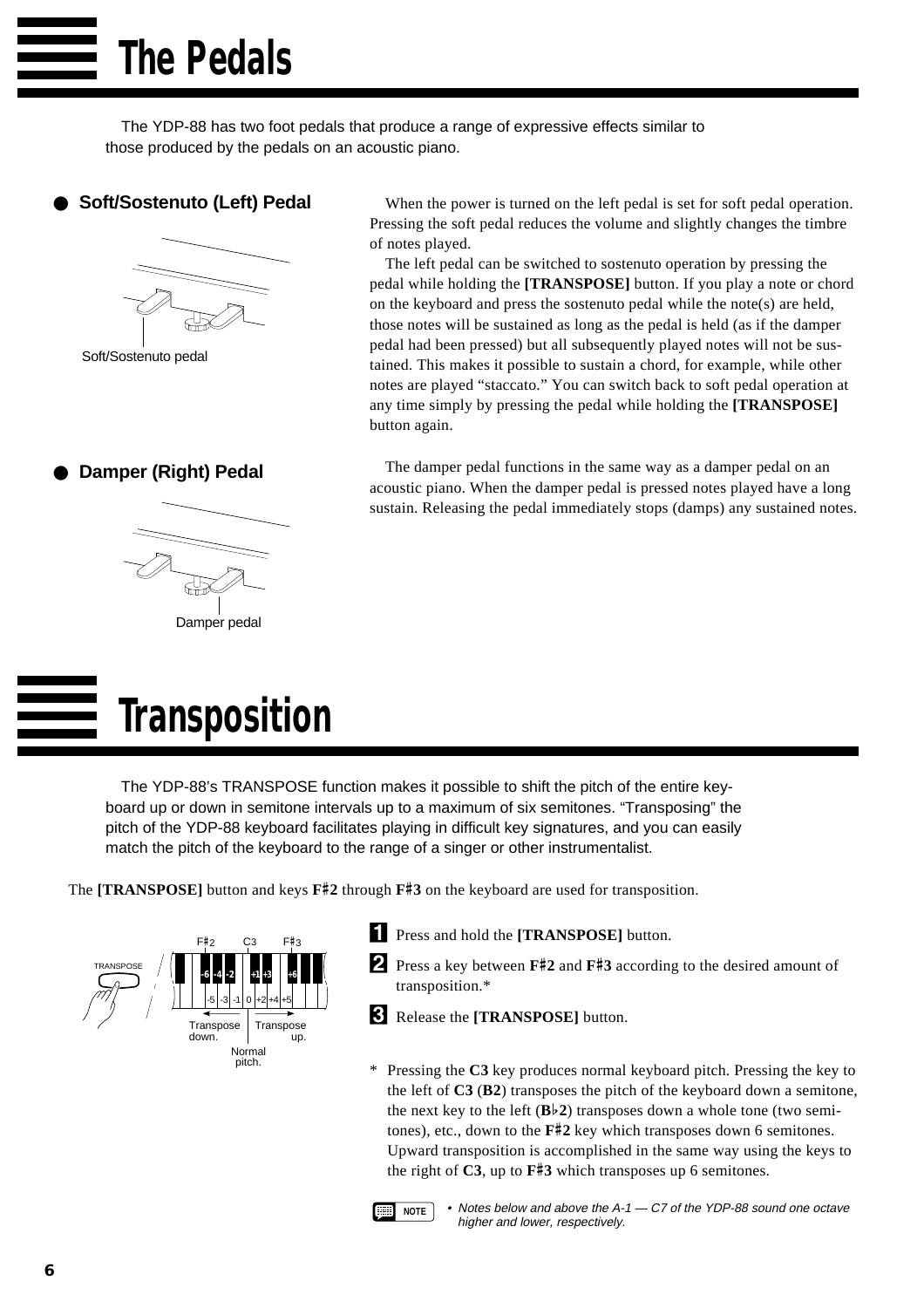Pitch control makes it possible to tune the YDP-88 over a ±50-cent range (approximate) in approximately 1.6-cent intervals. A hundred "cents" equals one semitone, so the tuning range provided allows fine tuning of overall pitch over a range of approximately a semitone. Pitch control is useful for tuning the YDP-88 to match other instruments or recorded music.

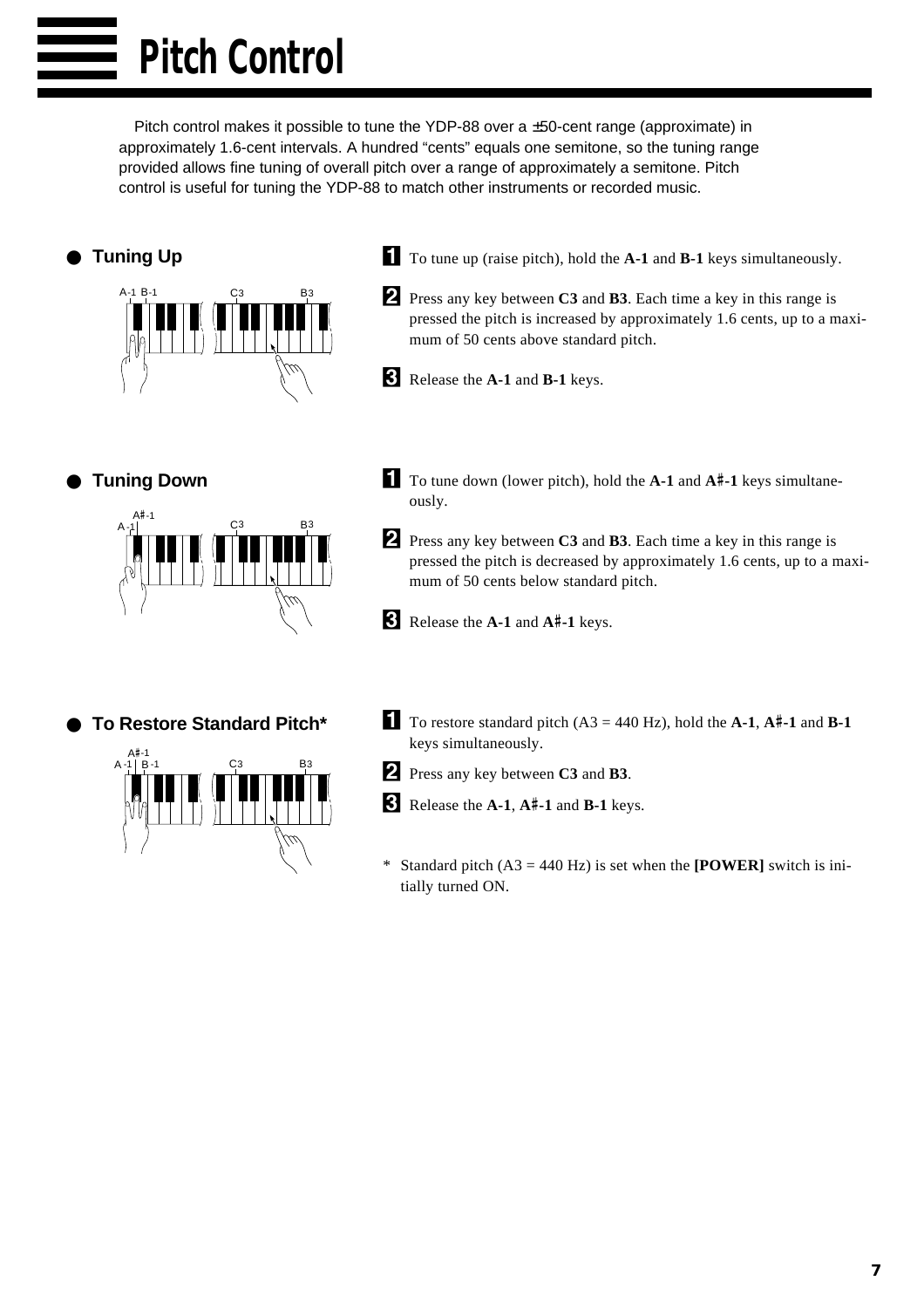The YDP-88 built-in metronome is a convenient feature for practice, and it can also provide a solid rhythmic guide when recording using the Recorder feature, described below.

**The Metronome**



The metronome sound is turned on and off via the **[METRONOME]** button. Press the **[METRONOME]** button so that its indicator lights to turn the metronome on, then again so the indicator goes out to turn the metronome off.

**Metronome Volume** 



**Metronome Time Signature** 

The volume of the metronome sound can be independently adjusted by using the **[TEMPO]** control while holding the **[METRONOME]** button. Sliding the control to the right increases the metronome volume.

The time signature of the metronome sound can be set by pressing the appropriate voice selector button while holding the **[METRONOME]** button, as follows:





| [METRONOME] + [PIANO]       | No accent (default) |
|-----------------------------|---------------------|
| [METRONOME] + [E. PIANO 1]  | 2 time              |
| [METRONOME] + [E. PIANO 2]  | 3 time              |
| [METRONOME] + [HARPSICHORD] | 4 time              |
| [METRONOME] + [ORGAN]       | 6 time              |
|                             |                     |

## **Tempo Control**



The tempo of the metronome and recorder playback can be controlled in two ways:

- Use the panel [**TEMPO**] control to set the required tempo from 32 to 280 quarter-note beats per minute.
- For more precise tempo settings press the appropriate key on the keyboard while holding the **[METRONOME]** button.

| <b>Tempo/Key Chart</b> |  |
|------------------------|--|
|------------------------|--|

| Key            | Tempo | Key            | Tempo | Key            | Tempo | Key            | Tempo | Key            | Tempo | Kev            | Tempo | Key            | Tempo | Key            | Tempo |
|----------------|-------|----------------|-------|----------------|-------|----------------|-------|----------------|-------|----------------|-------|----------------|-------|----------------|-------|
| A-1            | 32    | G#0            | 54    | G <sub>1</sub> | 76    | F#2            | 98    | F <sub>3</sub> | 120   | E <sub>4</sub> | 142   | D#5            | 168   | D <sub>6</sub> | 212   |
| A#-1           | 34    | A0             | 56    | G#1            | 78    | G <sub>2</sub> | 100   | F#3            | 122   | F4             | 144   | E <sub>5</sub> | 172   | D#6            | 216   |
| B-1            | 36    | A#0            | 58    | A <sub>1</sub> | 80    | G#2            | 102   | G3             | 124   | F#4            | 146   | F <sub>5</sub> | 176   | E <sub>6</sub> | 220   |
| C <sub>0</sub> | 38    | B <sub>0</sub> | 60    | A#1            | 82    | A2             | 104   | G#3            | 126   | G4             | 148   | F#5            | 180   | F <sub>6</sub> | 224   |
| C#0            | 40    | C1             | 62    | <b>B1</b>      | 84    | A#2            | 106   | A3             | 128   | G#4            | 150   | G <sub>5</sub> | 184   | F#6            | 232   |
| D0             | 42    | C#1            | 64    | C2             | 86    | B <sub>2</sub> | 108   | A#3            | 130   | A4             | 152   | G#5            | 188   | G6             | 240   |
| D#0            | 44    | D <sub>1</sub> | 66    | C#2            | 88    | C <sub>3</sub> | 110   | B <sub>3</sub> | 132   | A#4            | 154   | A <sub>5</sub> | 192   | G#6            | 248   |
| E <sub>0</sub> | 46    | D#1            | 68    | D <sub>2</sub> | 90    | C#3            | 112   | C4             | 134   | <b>B4</b>      | 156   | A#5            | 196   | A <sub>6</sub> | 256   |
| F <sub>0</sub> | 48    | E <sub>1</sub> | 70    | D#2            | 92    | D3             | 114   | C#4            | 136   | C <sub>5</sub> | 158   | B <sub>5</sub> | 200   | A#6            | 264   |
| F#0            | 50    | F1             | 72    | E <sub>2</sub> | 94    | D#3            | 116   | D4             | 138   | C#5            | 160   | C6             | 204   | B <sub>6</sub> | 272   |
| G0             | 52    | F#1            | 74    | F <sub>2</sub> | 96    | E <sub>3</sub> | 118   | D#4            | 140   | D <sub>5</sub> | 164   | C#6            | 208   | C7             | 280   |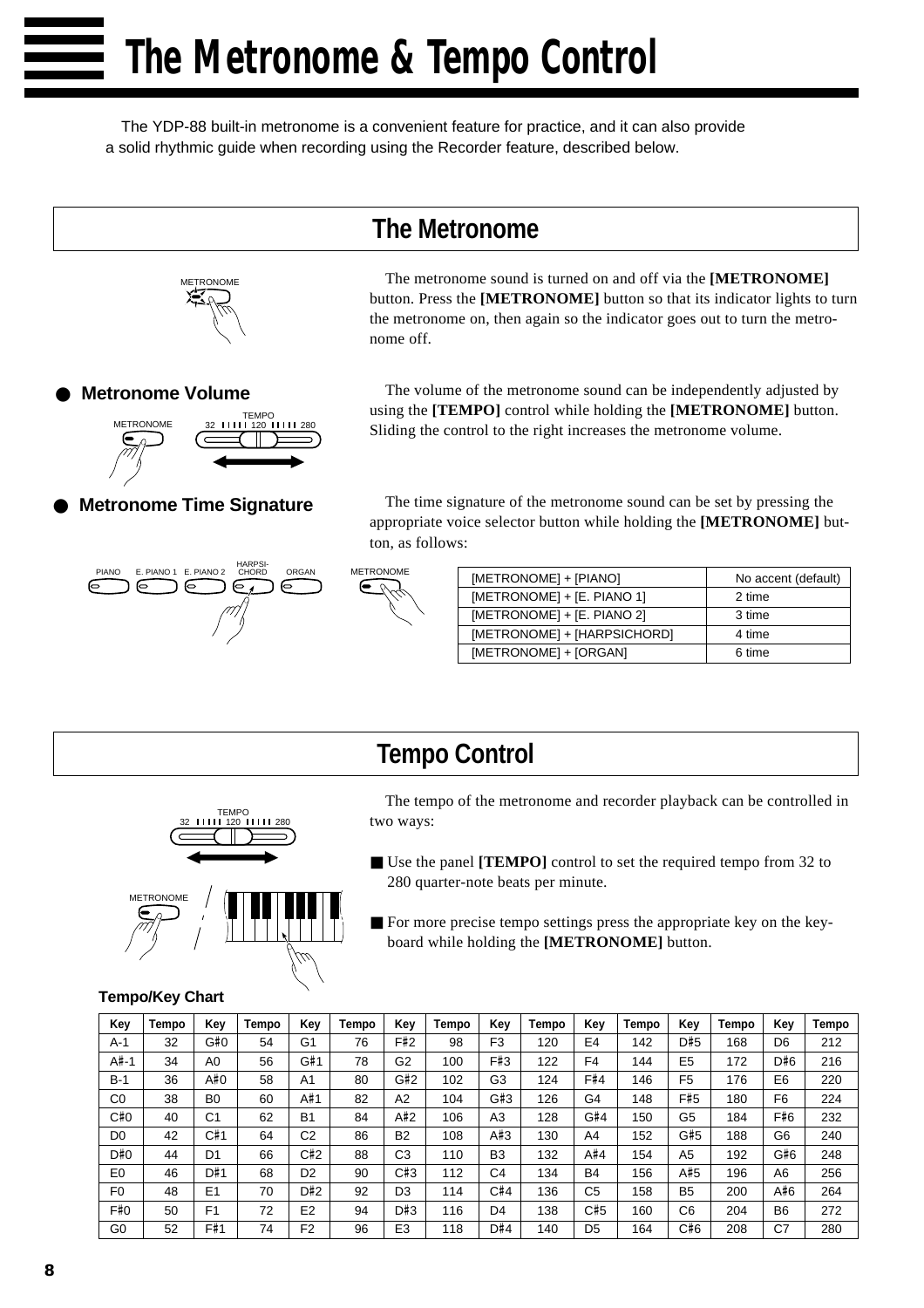**Using the Recorder**

The YDP-88 recorder lets you record what you play on the keyboard and then play it back. This is a useful adjunct to any keyboard study program, since it lets you hear exactly how you sound from the listener's perspective. It can also be just plain fun.

The recorder actually records the following data:

- 
- 
- Notes played Voice selection Dual mode voices Dual balance<br>● Damper pedal Left pedal Tempo (Initial setting only.)
- Damper pedal Left pedal
	-
- - **Recording**





Press the **RECORDER [REC]** button to engage the record ready mode (recording does not actually start yet). The **[REC]** button indicator will light.

**Make All Necessary Initial Settings**



Before actually beginning to record, select the voice you want to record with (or voices if you will be using the dual mode). You might also want to set the volume and tempo controls.





Recording will begin automatically as soon as you play a note on the keyboard or press the **[PLAY]** button.



**NOTE** • If the metronome was on when you started recording, you'll be able to keep time with the metronome while recording, but the metronome sound will not be recorded.

• You can record up to a maximum of about 1,300 notes, depending on pedal usage and other factors. The **[REC]** button indicator will begin to flash when recorder memory is almost full, and recording will stop automatically.

V**Stop Recording**



Press either the **RECORDER [REC]** or **[PLAY]** button to stop recording.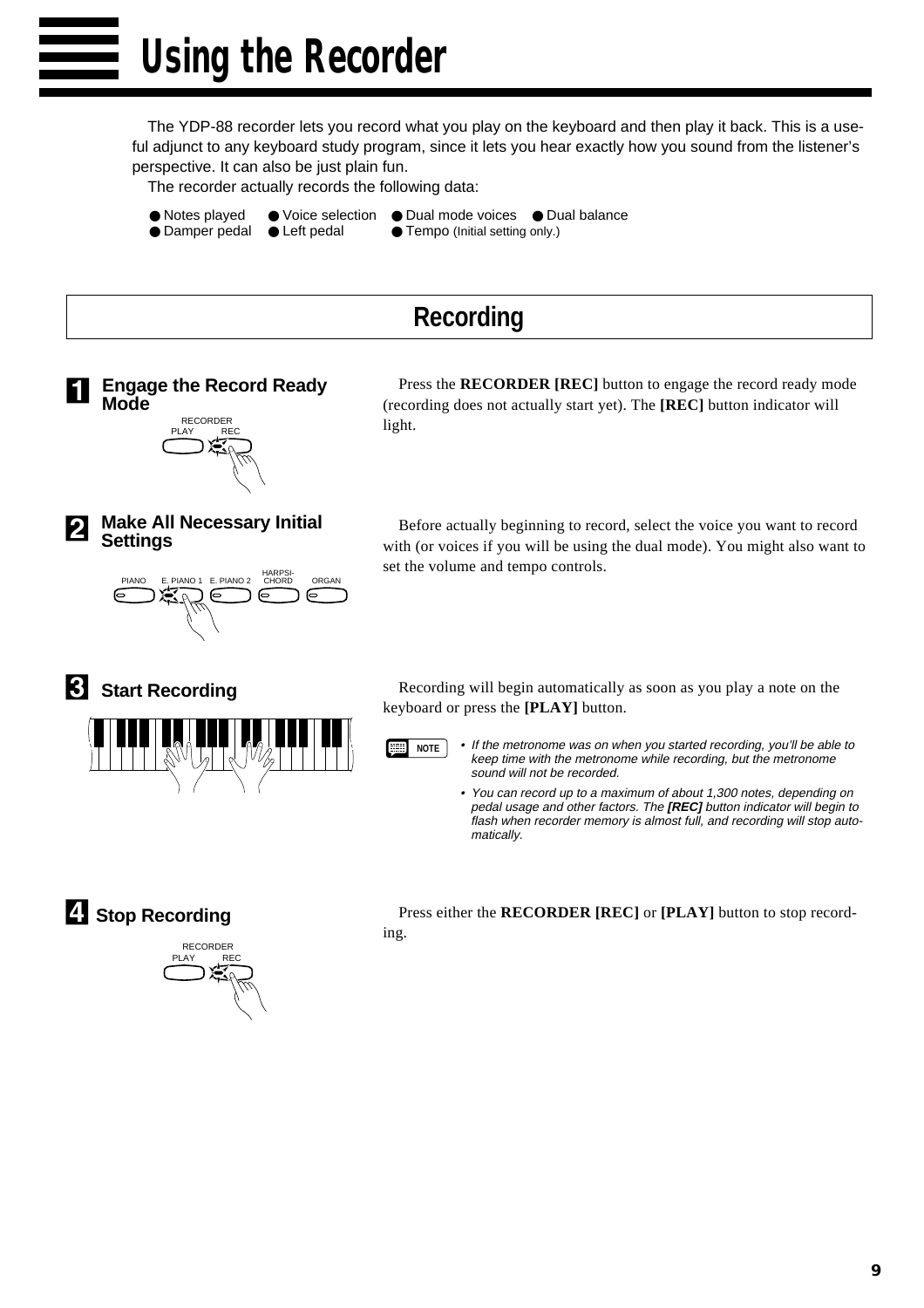### ● **Changing the Initial Settings**

The initial voice (including dual mode), damper pedal, soft pedal, and tempo settings made in step 2 of the recording procedure are actually recorded by the YDP-88. These initial settings can be changed after the recording is finished by pressing the **[REC]** button to engage the record ready mode, making the required changes, and then pressing the **[REC]** button again to exit from the record ready mode and register the changes. If you do this, be careful not to press the **[PLAY]** button or a key on the keyboard, either of which will start recording and erase all previous recorded data.

**Erasing the recorded data** The recorded data can be erased by first pressing the **[REC]** button to engage the record ready mode, and then pressing the **[PLAY]** button twice without recording any data.

## **Playback**



To play back what you've recorded, simply press the **RECORDER [PLAY]** button. Playback starts from the beginning of the recorded data, and will stop automatically at the end of the recorded data. You can also stop playback at any time by pressing the **[PLAY]** button.



- **NOTE** It is possible to play along on the keyboard during playback.
	- The playback volume and tempo can be adjusted by using the [MASTER VOLUME] and [TEMPO] controls, respectively.
	- If the metronome is being used during playback, the metronome will stop when playback is stopped.
	- All recorder data will be erased when the YDP-88 power is turned off.

### **Fast Forward Playback**



When you want to locate a specific point in a recording you can quickly move forward through the recording while monitoring the sound by pressing the **[REC]** button while holding the **[TRANSPOSE]** button.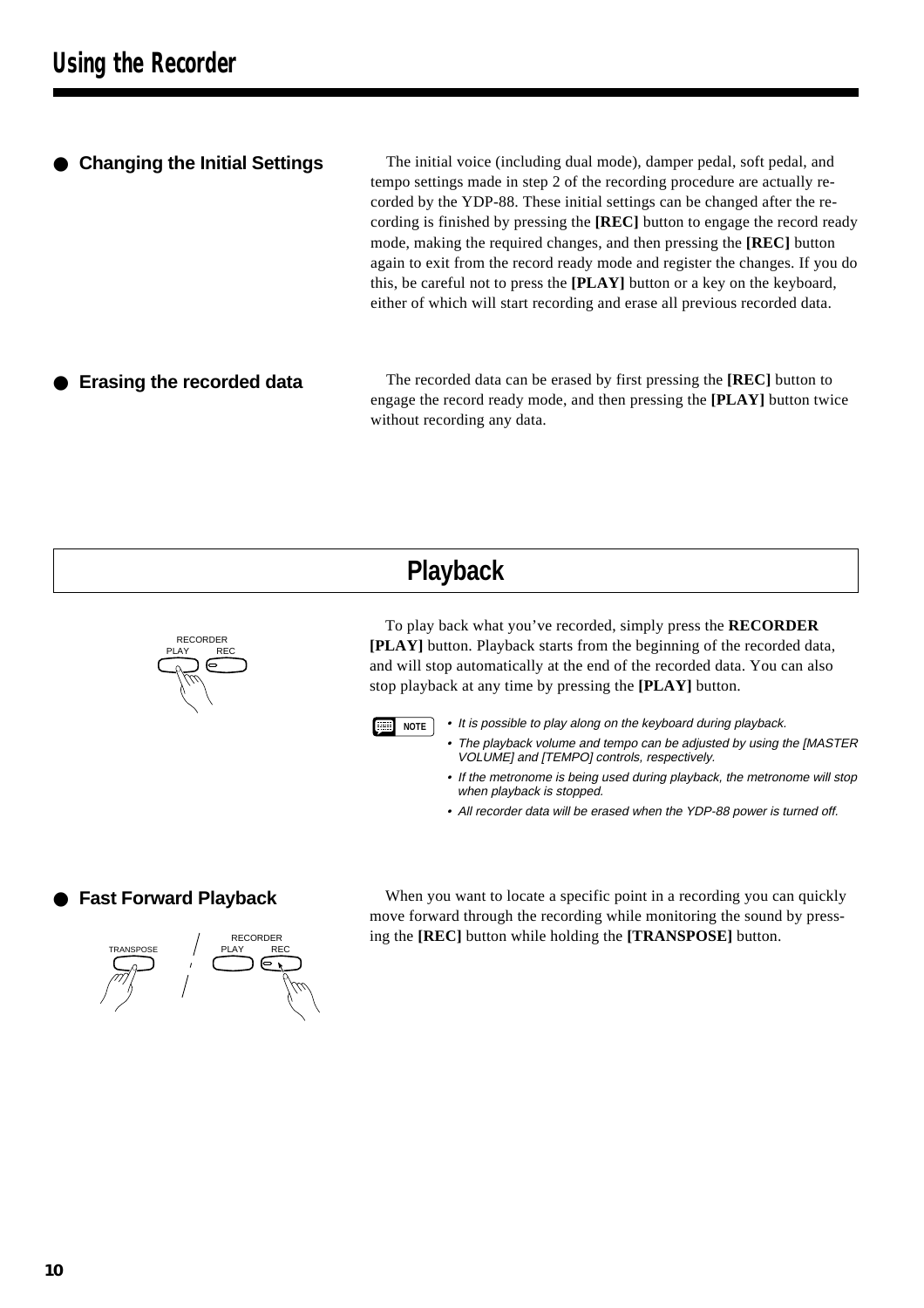If you encounter what appears to be a malfunction, please check the following points before assuming that your YDP-88 is faulty.

### **1. No Sound When the Power is Turned ON**

Is the AC plug properly connected to an AC wall outlet? Check the AC connection carefully. Is the MASTER VOLUME control turned up to a reasonable listening level?

### **2. The YDP-88 Reproduces Radio or TV Sound**

This can occur if there is a high-power transmitter in your vicinity. Contact your Yamaha dealer.

### **3. Intermittent Static Noise**

This is usually due to turning ON or OFF a household appliance or other electronic equipment which is fed by the same AC mains line as your YDP-88.

### **4. Interference Appears On Radio or TV Sets Located Near the YDP-88**

The YDP-88 contains digital circuitry which can generate radio-frequency noise. The solution is to move the YDP-88 further away from the affected equipment, or vice versa.

# **Options**

### **BC-8 Bench**

A comfortable bench styled to match your Yamaha YDP-88.

### **HPE-150 Stereo Headphones**

High-performance lightweight dynamic headphones with extra-soft ear pads.

# **Specifications**

|                         |             | YDP-88                                            |  |  |  |  |  |
|-------------------------|-------------|---------------------------------------------------|--|--|--|--|--|
| <b>KEYBOARD</b>         |             | 88 KEYS $(A-1 \sim C7)$                           |  |  |  |  |  |
| <b>POLYPHONY</b>        |             | 28 NOTES MAX.                                     |  |  |  |  |  |
| <b>VOICE SELECTORS</b>  |             | PIANO, E. PIANO 1, E. PIANO 2, HARPSICHORD, ORGAN |  |  |  |  |  |
| <b>RECORDER</b>         |             | PLAY, REC                                         |  |  |  |  |  |
| PEDAL CONTROLS          |             | SOFT/SOSTENUTO, DAMPER                            |  |  |  |  |  |
| <b>OTHER CONTROLS</b>   |             | MASTER VOLUME, TEMPO, METRONOME, DEMO, TRANSPOSE  |  |  |  |  |  |
| <b>JACKS</b>            |             | PHONES x 2                                        |  |  |  |  |  |
| <b>MAIN AMPLIFIER</b>   |             | $7W \times 1$                                     |  |  |  |  |  |
| <b>SPEAKER</b>          |             | $16 \text{ cm} \times 1$                          |  |  |  |  |  |
| <b>DIMENTIONS</b>       | Music stand | 1346.2 x 423.0 x 771.5 mm                         |  |  |  |  |  |
| $(W \times D \times H)$ | down        | $(53" \times 16 - 5/8" \times 30 - 3/8")$         |  |  |  |  |  |
|                         | Music stand | 1346.2 x 423.0 x 951.7 mm                         |  |  |  |  |  |
|                         | up          | $(53" \times 16 - 5/8" \times 37 - 1/2")$         |  |  |  |  |  |
| WEIGHT                  |             | $31.5 \text{ kg}$ (69.4 lbs.)                     |  |  |  |  |  |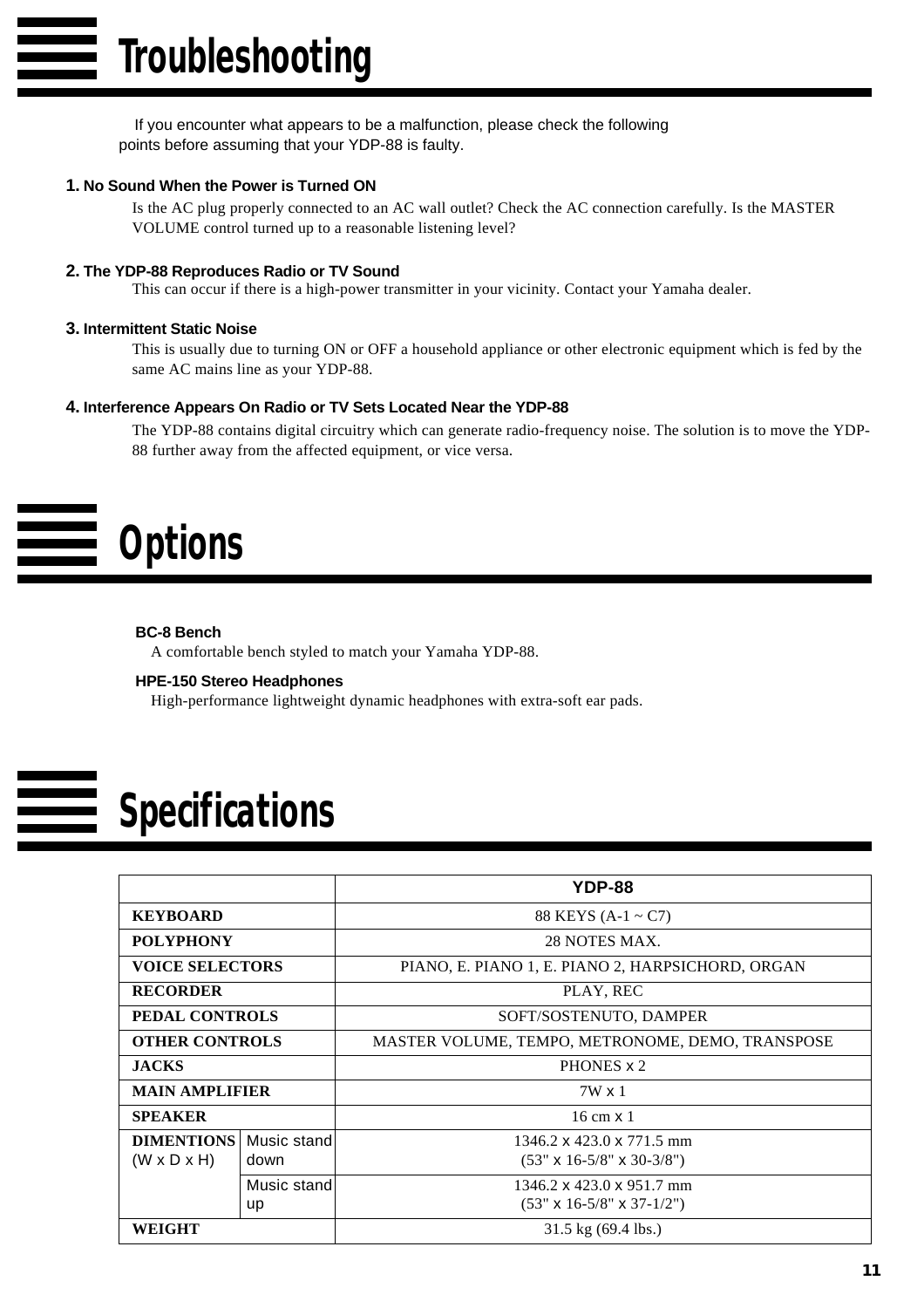# **Keyboard Stand Assembly**







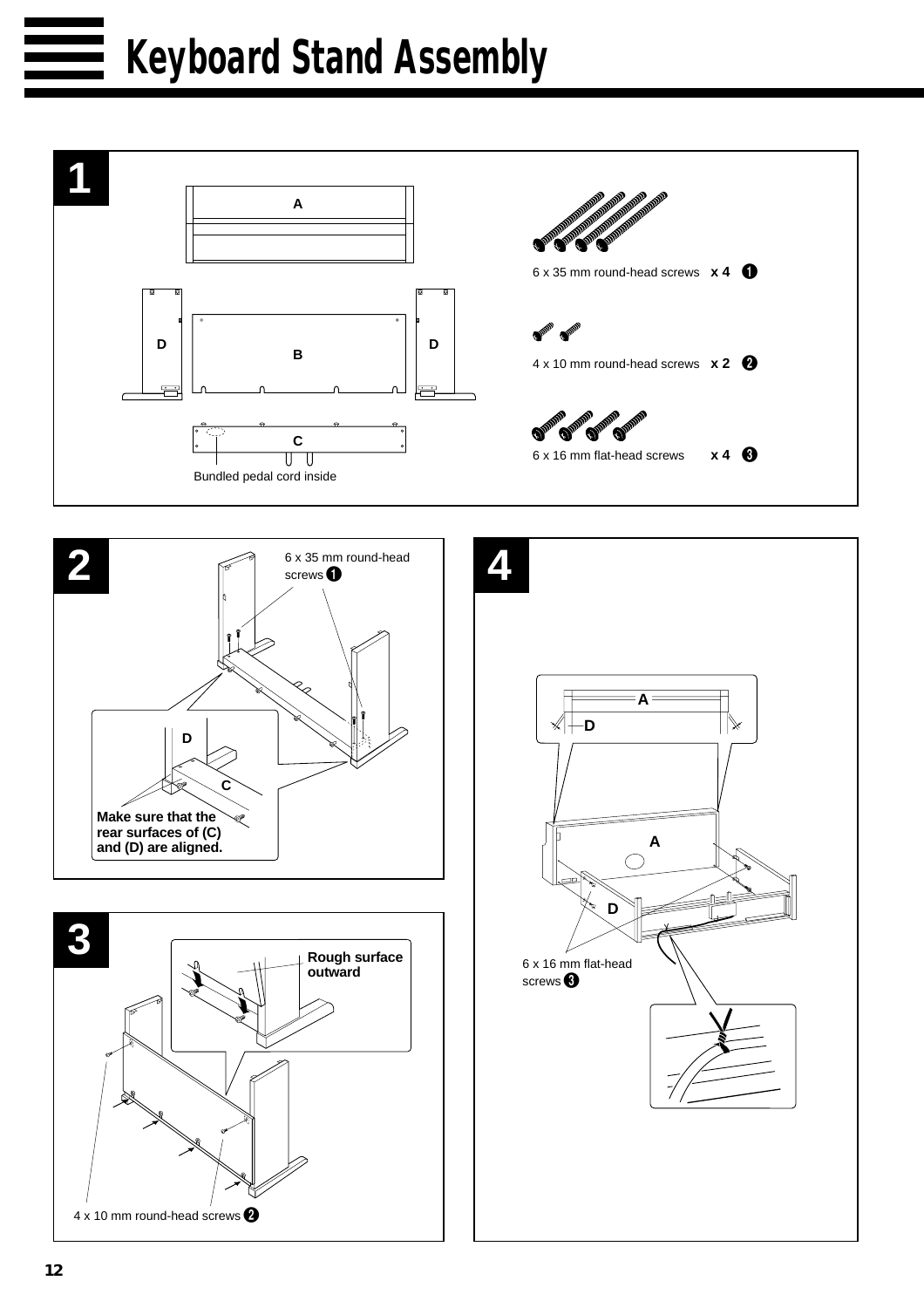

- **NOTE** We do not recommend attempting to assemble the YDP-88 alone. The job can be easily accomplished, however, with only two people.
	- Use only the screws provided or replacements of exactly the specified size. Using screws of the wrong size can result in damage to the instrument.

### **ZOpen the box and remove all the parts.**

On opening the box you should find the parts shown in the illustration above. Check to make sure that all the required parts are provided.

### **Attach the side panels (D) to the pedal box (C).**

Place the pedal box on top of the wooden blocks attached to the side panels (D), align the rear surfaces, and attach using the four 6 x 35 millimeter round-head screws  $\bigcirc$  two screws on each side. Make sure the pedals extend in the same direction as the feet.

### **RAttach the rear panel (B).**

With the rough surface of the rear panel facing outward and the panel angled slightly as shown in the illustration, lower it onto the screws protruding from the rear of the pedal box so that the screws fit into the corresponding slots in the lower edge of the rear panel. Then, while eliminating any gaps between the rear and side panels, secure the top of the rear panel to the side panel brackets using the two 4 x 10 millimeter round-head screws  $\bigcirc$ . Finally, tighten the screws holding the rear panel to the pedal box.

### **ZI** Install the main unit (A).

Lay the completed stand on its side as shown in the illustration. Stand the main unit (A) on its rear panel and position it so that the screw holes on the bottom panel are aligned with the brackets on the side panels of the stand. Also center the main unit so that it extends an equal distance from both sides of the stand, as shown in the illustration. When the stand and main unit are properly positioned, screw in and securely tighten the four 6 x 16 millimeter flat-head screws  $\bigcirc$ .

Untie and unravel the pedal cord which is coiled and attached to the bottom of the pedal box with a vinyl tie, extend the cord and re-fasten it to the bottom of the pedal box with the vinyl tie (see illustration).

## **F1** Connect the pedal cord.

Raise the completed keyboard and stand assembly to its normal playing position. Pass the pedal cord behind the rear panel and plug the free end of the cord into the connector on the bottom of the main unit (A). The plug only goes in one way (the lug on the connector should face the rear of the main unit, as shown in the illustration) — don't try to force it in the wrong way around.



**NOTE** • A voltage selector is provided in some areas. To set the selector for 110V, 130V, 220V or 240V mains voltages, use a "minus" screwdriver or similar implement to rotate the selector dial so that the correct voltage appears next to the pointer on the panel.

### Set the adjuster.

For stability, an adjuster is provided on the bottom of the pedal box (C). Rotate the adjuster until it comes in firm contact with the floor surface. The adjuster ensures stable pedal operation and facilitates pedal effect control. If the adjuster is not in firm contact with the floor surface, distorted sound may result.

- **IMPORTANT** After assembling the YDP-88, check once more to make sure that all screws have been securely fastened.
	- If the stand leans to the side, makes unusual noises, or otherwise seems unstable during use, check and tighten all screws while following the assembly instructions given above.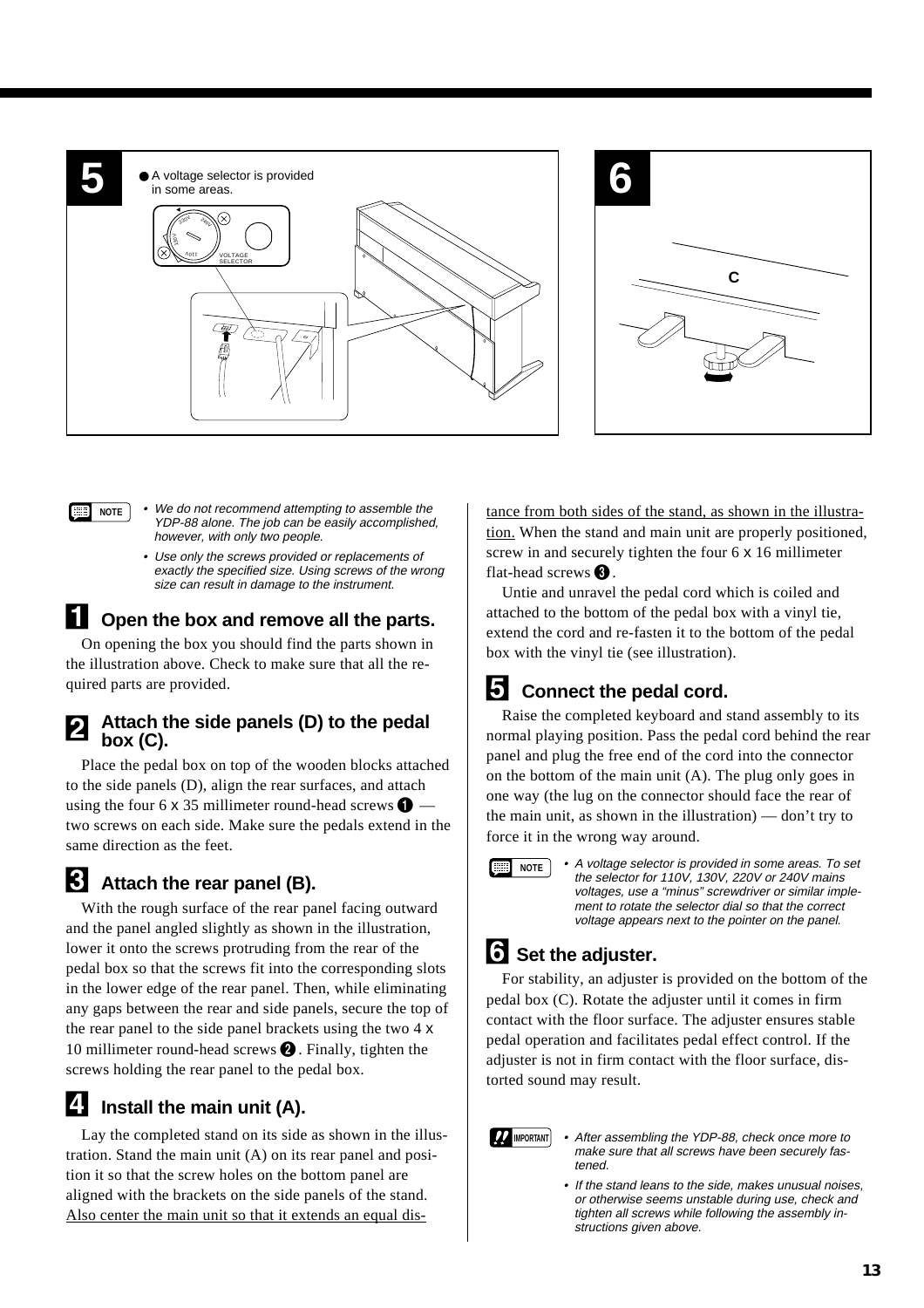# **SPECIAL MESSAGE SECTION**

**IMPORTANT NOTICE:** All Yamaha electronic products are tested in order that you may be sure that when it is properly installed and used in its normal and customary manner, all foreseeable risks have been eliminated. DO NOT modify this unit or commission others to do so unless specifically authorized by Yamaha. Product performance and/or safety standards may be diminished. Claims filed under the expressed warranty may be denied if the unit is/has been modified. Implied warranties may also be affected.

**SPECIFICATIONS SUBJECT TO CHANGE:** The information contained in this manual is believed to be correct at the time of printing. However, Yamaha reserves the right to change or modify any of the specifications without notice or obligation to update existing units.

**ENVIRONMENTAL ISSUES:** Yamaha strives to produce products that are both user safe and environmentally friendly. We sincerely believe that our products and the production methods used to produce them, meet these goals. In keeping with both the letter and the spirit of the law, we want you to be aware of the following:

**Disposal Notice:** Should this product become damaged beyond repair, or for some reason its useful life is considered to be at an end, please observe all local, state, and federal regulations that relate to the disposal of products that contain lead, batteries, plastics, etc.

**NOTICE:** Service charges incurred due to lack of knowledge relating to how a function or effect works (when the unit is operating as

designed) are not covered by the manufacturer's warranty, and are therefore the owners responsibility. Please study this manual carefully and consult your dealer before requesting service.

**NAME PLATE LOCATION:** The graphic below indicates the location of the name plate. The model number, serial number, power requirements, etc., are located on this plate. You should record the model number, serial number, and the date of purchase in the spaces provided below and retain this manual as a permanent record of your purchase.

| <b>There's State</b><br>$\sim$<br>بريانية فأنسب |
|-------------------------------------------------|

**Model \_\_\_\_\_\_\_\_\_\_\_\_\_\_\_\_\_\_\_\_\_\_\_\_\_\_\_\_\_\_\_\_\_\_\_\_\_**

**Serial No. \_\_\_\_\_\_\_\_\_\_\_\_\_\_\_\_\_\_\_\_\_\_\_\_\_\_\_\_\_\_\_\_\_\_**

**Purchase Date \_\_\_\_\_\_\_\_\_\_\_\_\_\_\_\_\_\_\_\_\_\_\_\_\_\_\_\_\_\_**

# **IMPORTANT SAFETY INSTRUCTIONS**

### **INFORMATION RELATING TO PERSONAL INJURY, ELECTRICAL SHOCK, AND FIRE HAZARD POSSIBILITIES HAS BEEN INCLUDED IN THIS LIST.**

**WARNING-** When using any electrical or electronic product, basic precautions should always be followed. These precautions include, but are not limited to, the following:

**1.** Read all Safety Instructions, Installation Instructions, Special Message Section items, and any Assembly Instructions found in this manual BEFORE marking any connections, including connection to the main supply.

**2**. Main Power Supply Verification: Yamaha products are manufactured specifically for the supply voltage in the area where they are to be sold. If you should move, or if any doubt exists about the supply voltage in your area, please contact your dealer for supply voltage verification and (if applicable) instructions. The required supply voltage is printed on the name plate. For name plate location, please refer to the graphic found in the Special Message Section of this manual.

**3. WARNING:** Do not place this product or any other objects on the power cord or place it in a position where anyone could walk on, trip over, or roll anything over power or connecting cords of any kind. The use of an extension cord is not recommended! If you must use an extension cord, the minimum wire size for a 25' cord (or less) is 18 AWG. NOTE: The smaller the AWG number, the larger the current handling capacity. For longer extension cords, consult a local electrician.

**4.** Ventilation: Electronic products, unless specifically designed for enclosed installations, should be placed in locations that do not interfere with proper ventilation. If instructions for enclosed installations are not provided, it must be assumed that unobstructed ventilation is required.

**5.** Temperature considerations: Electronic products should be installed in locations that do not significantly contribute to their operating temperature. Placement of this product close to heat sources such as; radiators, heat registers and other devices that produce heat should be avoided.

**6.** This product was NOT designed for use in wet/damp locations and should not be used near water or exposed to rain. Examples of wet/damp locations are; near a swimming pool, spa, tub, sink, or wet basement.

**7.** This product should be used only with the components supplied or; a cart, rack, or stand that is recommended by the manufacturer. If a cart, rack, or stand is used, please observe all safety markings and instructions that accompany the accessory product.

**8.** The power supply cord (plug) should be disconnected from the outlet when electronic products are to be left unused for extended periods of time. Cords should also be disconnected when there is a high probability of lightening and/or electrical storm activity.

**9.** Care should be taken that objects do not fall and liquids are not spilled into the enclosure through any openings that may exist.

**10.** Electrical/electronic products should be serviced by a qualified service person when:

- a. The power supply cord has been damaged; or
- b. Objects have fallen, been inserted, or liquids have been spilled into the enclosure through openings; or
- c. The product has been exposed to rain: or
- d. The product dose not operate, exhibits a marked change in performance; or
- e. The product has been dropped, or the enclosure of the product has been damaged.

**11.** Do not attempt to service this product beyond that described in the user-maintenance instructions. All other servicing should be referred to qualified service personnel.

**12.** This product, either alone or in combination with headphones, may be capable of producing sound levels that could cause permanent hearing loss. DO NOT operate for a long period of time at a high volume level or at a level that is uncomfortable. If you experience any hearing loss or ringing in the ears, you should consult an audiologist.

IMPORTANT: The louder the sound, the shorter the time period before damage occurs.

**13.** Some Yamaha products may have benches and/or accessory mounting fixtures that are either supplied as a part of the product or as optional accessories. Some of these items are designed to be dealer assembled or installed. Please make sure that benches are stable and any optional fixtures (where applicable) are well secured BEFORE using. Benches supplied by Yamaha are designed for seating only. No other uses are recommended.

# **PLEASE KEEP THIS MANUAL**